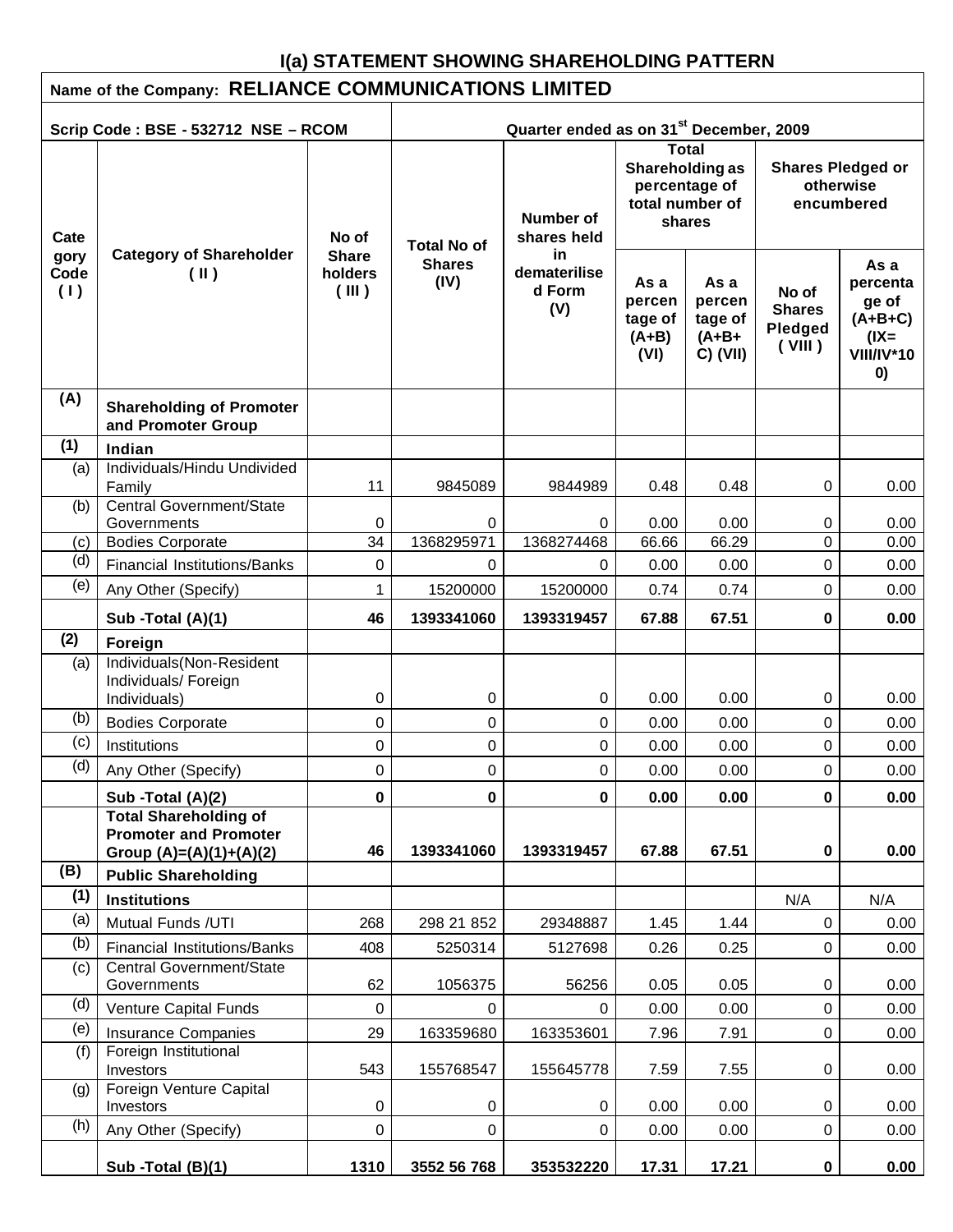| (2) | <b>Non-Institutions</b>                                                                          |         |              |            |        |        | N/A      | N/A  |
|-----|--------------------------------------------------------------------------------------------------|---------|--------------|------------|--------|--------|----------|------|
| (a) | <b>Bodies Corporate</b>                                                                          | 9260    | 56885475     | 56209209   | 2.77   | 2.76   | 0        | 0.00 |
| (b) | i.Individual shareholders<br>holding nominal<br>sharecapital up to                               |         |              |            |        |        |          |      |
|     | Rs.1Lakh.                                                                                        | 2160894 | 216337576    | 169814046  | 10.54  | 10.48  | 0        | 0.00 |
|     | ii.Individual shareholders<br>holding nominal<br>sharecapital in excess of                       |         |              |            |        |        |          |      |
|     | Rs.1Lakh.                                                                                        | 171     | 15956773     | 15380677   | 0.78   | 0.77   | 0        | 0.00 |
| (c) | Any Other (Specify)                                                                              | 0       | 0            | 0          | 0.00   | 0.00   | N/A      | N/A  |
|     | NRIs/OCBs                                                                                        | 21944   | 14835409     | 10952456   | 0.72   | 0.72   | $\Omega$ | 0.00 |
|     | Sub -Total (B)(2)                                                                                | 2192269 | 304015233    | 252356388  | 14.81  | 14.73  | $\bf{0}$ | 0.00 |
|     | <b>Total Public Shareholding</b><br>$B=(B)(1)+(B)(2)$                                            | 2193579 | 6592 72 001  | 605888608  | 32.12  | 31.94  | $\bf{0}$ | 0.00 |
|     | TOTAL $(A) + (B)$                                                                                | 2193625 | 20526 13 061 | 1999208065 | 100.00 | 99.45  | $\bf{0}$ | 0.00 |
| (C) | Shares held by<br><b>Custodians and against</b><br>which Depository<br><b>Receipts have been</b> |         |              |            |        |        |          |      |
|     | issued                                                                                           | 1       | 11413820     | 11413820   | 0.00   | 0.55   | 0        | 0.00 |
|     | <b>GRAND TOTAL</b><br>$(A)+(B)+(C)$                                                              | 2193626 | 20640 26 881 | 2010621885 | 100.00 | 100.00 | 0        | 0.00 |

| I(b)                          | Statement showing shareholding of persons belonging to the category "Promoter and Promoter Group" |                          |                                                              |                                          |                                           |                                                                                  |  |
|-------------------------------|---------------------------------------------------------------------------------------------------|--------------------------|--------------------------------------------------------------|------------------------------------------|-------------------------------------------|----------------------------------------------------------------------------------|--|
|                               |                                                                                                   |                          |                                                              | <b>Shares Pledged or otherwise</b>       |                                           |                                                                                  |  |
|                               |                                                                                                   | <b>Total shares held</b> |                                                              |                                          | encumbered                                |                                                                                  |  |
| <b>Sr</b><br><b>No</b><br>(1) | Name of the shareholder<br>(  )                                                                   | No. of shares<br>(III)   | As a $%$<br>of grand<br>total<br>$(A)+(B)$<br>$+(C)$<br>(IV) | No of<br><b>Shares</b><br>Pledged<br>(V) | As a $%$<br>$(VI) = (V)/(III)$<br>$)*100$ | As a $%$ of<br>grand total<br>$(A)+(B)+(C)$<br>of Sub-<br>clause (I)(a)<br>(VII) |  |
|                               | AAA Communication Private Limited                                                                 | 80 81 10 172             | 39.15                                                        | $\mathbf 0$                              | 0.00                                      | 0.00                                                                             |  |
| $\overline{2}$                | AAA Industries Private Limited                                                                    | 25 00 00 000             | 12.11                                                        | $\mathbf 0$                              | 0.00                                      | 0.00                                                                             |  |
| 3                             | ADA Enterprises and Ventures Private<br>Limited                                                   | 25 00 00 000             | 12.11                                                        | $\mathbf 0$                              | 0.00                                      | 0.00                                                                             |  |
| 4                             | Hansdhwani Trading Company Pvt. Ltd                                                               | 30 00 040                | 0.15                                                         | $\mathbf 0$                              | 0.00                                      | 0.00                                                                             |  |
| 5                             | Mast Jaianmol A. Ambani (through<br>Father and natural guardian Shri Anil D.<br>Ambani)           | 16 69 759                | 0.08                                                         | $\mathbf 0$                              | 0.00                                      | 0.00                                                                             |  |
| 6                             | Mast Jaianshul A. Ambani (through<br>Father and natural guardian Shri Anil D.<br>Ambani)          | 100                      | 0.00                                                         | $\mathbf 0$                              | 0.00                                      | 0.00                                                                             |  |
| $\overline{7}$                | Reliance ADA Group Trustees Private<br>Limited - Trusees of RCOM ESOS Trust                       | 1 52 00 000              | 0.74                                                         | $\mathbf 0$                              | 0.00                                      | 0.00                                                                             |  |
| 8                             | <b>Reliance Capital Limited</b>                                                                   | 89 41 758                | 0.43                                                         | 0                                        | 0.00                                      | 0.00                                                                             |  |
| $\mathbf{Q}$                  | Reliance General Insurance Co Ltd                                                                 | 90 000                   | 0.00                                                         | $\mathbf 0$                              | 0.00                                      | 0.00                                                                             |  |
| 10                            | Reliance Innoventures Private Limited                                                             | 1 15 29 001              | 0.56                                                         | $\pmb{0}$                                | 0.00                                      | 0.00                                                                             |  |
| 11                            | Shri Anil D. Ambani                                                                               | 18 59 171                | 0.09                                                         | 0                                        | 0.00                                      | 0.00                                                                             |  |
| 12                            | Smt. Kokila D. Ambani                                                                             | 46 65 227                | 0.23                                                         | $\mathbf 0$                              | 0.00                                      | 0.00                                                                             |  |
| 13                            | Smt. Tina A. Ambani                                                                               | 16 50 832                | 0.08                                                         | 0                                        | 0.00                                      | 0.00                                                                             |  |
| 14                            | Solaris<br>Information<br>Technologies<br><b>Private Limited</b>                                  | 1 58 50 000              | 0.77                                                         | $\Omega$                                 | 0.00                                      | 0.00                                                                             |  |
| 15                            | Sonata Investments Limited                                                                        | 2 07 75 000              | 1.01                                                         | $\mathbf 0$                              | 0.00                                      | 0.00                                                                             |  |
|                               | <b>TOTAL</b>                                                                                      | 1 39 33 41 060           | 67.51                                                        | 0.00                                     | 0.00                                      | 0.00                                                                             |  |